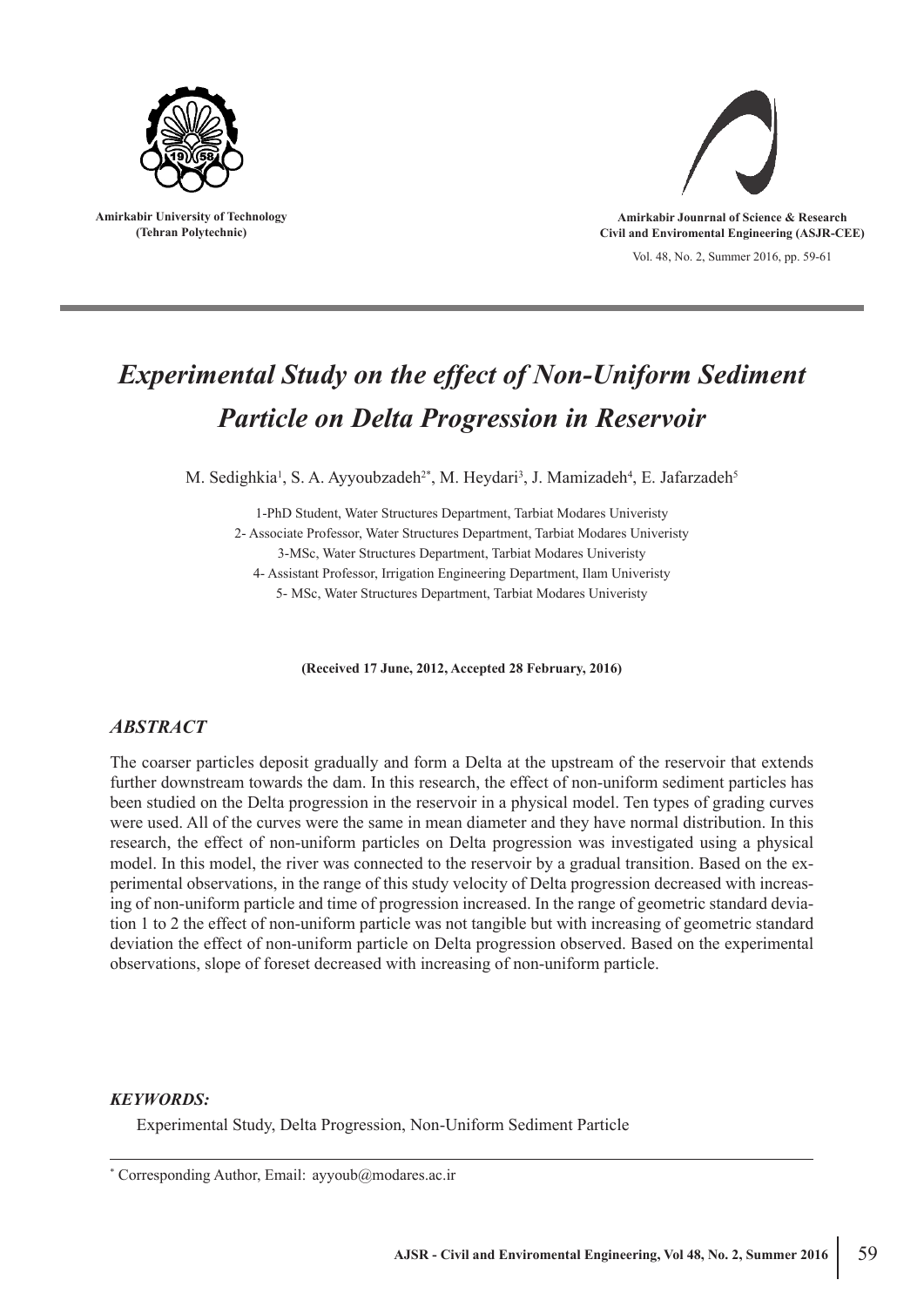## **1- INTRODUCTION**

Coarse grain sediments (in bed load aggregation form) are deposited upstream of the reservoir and constitute Delta (Fan and Morris, 1992). a sudden shift of slop is observed in upper part and foreset of deltaic sedimentation. Also a difference of graining was spotted between the topset and foreset of Delta. Various factors are effective in deltaic sedimentation process within the reservoir. Some of these parameters were studied in previous researches (Voller et. al, 2004) (Kostic and Parker,2003). One of the important factors in deltaic sedimentation formation is the grading curve of the sediment particles that is definitely effective in formation and progression of Delta in a reservoir.

## **2- METHODOLOGY**

To perform the experiments, an experimental river-reservoir model with overall length of 15m was used which consisted of a river part and a reservoir part with 5m and 10m length respectively. The sediment load was injected into the river part of the model using an automatic injector unit. We used a regulated weir for water level control and ultrasonic device for flow measurement. This ultrasonic device was on the pumping system pipe. Properties of grading curves are shown in Table 1. In each experiment, progression of top and toe and longitudinal profiles were recorded. In Table 1 dm is mean diameter, G is geometric standard deviation,  $C_c$  is grading factor.

**Table 1. Various grading curves properties**

| code. | $d_{\sf m}$<br>(mm) | G              | $\rm C_{_{\circ}}$ |
|-------|---------------------|----------------|--------------------|
| 1     | 1.4                 | 1.2            | 0.99               |
| 2     | 1.4                 | 1.4            | 0.98               |
| 3     | 1.4                 | 1.6            | 0.97               |
| 4     | 1.4                 | 1.4            | 0.97               |
| 5     | 1.4                 | $\overline{2}$ | 0.97               |
| 6     | 1.4                 | 2.1            | 0.98               |
| 7     | 1.4                 | 2.3            | 0.99               |
| 8     | 1.4                 | 2.4            | 0.97               |
| 9     | 1.4                 | 2.5            | 0.99               |
| 10    | 1.4                 | 2.6            | 0.99               |

#### **3- CONCLUSIONS**

Non-uniform sediment particles are effective on both the exponent and coefficient of the relationship and reduction of delta progression rate is seen with increasing the non-uniformity of sediment particles.

Considering the average exponent of 0.646 in case of using uniform particles the efficacy for the geometric standard deviation of greater than 2 is involved as a coefficient in the exponent of the relationship that is shown in the following relationship:

$$
X^* = A.T^{*^{Ct.B}} \tag{1}
$$

Where B is the exponent of the relationship in case of using uniform particles (geometric standard deviation less than 2) and  $C_t$  is the effect of non-uniformity of particles on the exponent of the relationship. The relationship of this coefficient with geometric standard deviation of particles is presented in Eq.2.

$$
Ct_{\text{TOE}} = 0.461\sigma + 0.0966\tag{2}
$$

Considering the average value of 0.81 for uniform particles the same as toe, Eq.3 will be extracted for  $C_t$ . coefficient of the top.

$$
Ct_{TOP} = 0.551\sigma - 0.131\tag{3}
$$

But it should be noted that popularization of the relationships for the whole length of the reservoir is not correct, and due to the effect of non-uniformity of particles on the coefficient and exponent of the power relationship of the delta progression investigation and extraction of the relationships in various parts of the reservoir is needed. The first conclusion given from this study is undeniable effect of non-uniformity of particles on delta progression in reservoir. In previous researches about Delta progression in reservoir no parameter related to the non-uniformity of sediment particles was entered in dimensional analysis and somehow all the relationships of delta progression in reservoir need corrective coefficients related to the non-uniformity of sediment particles. In this research, these corrective coefficients in the range of 12% of the reservoir total length are presented. Another parameter that is effective on delta progression in reservoir is the angle of Delta foreset, and this angle is effective on the time progression of top and toe of delta, as this angle increases more differences is seen between the time progression of top and toe of delta.

Delta foreset slope decreased with increasing in non-uniformity of sediment particles, and there is a linear relationship with suitable correlation between variation of geometric standard deviation and uniformity coefficient with slope of Delta foreset. In other words, when the non-uniformity of sediment particles increases in reservoir, rate of toe progression related to top of delta will increase due to the reduction